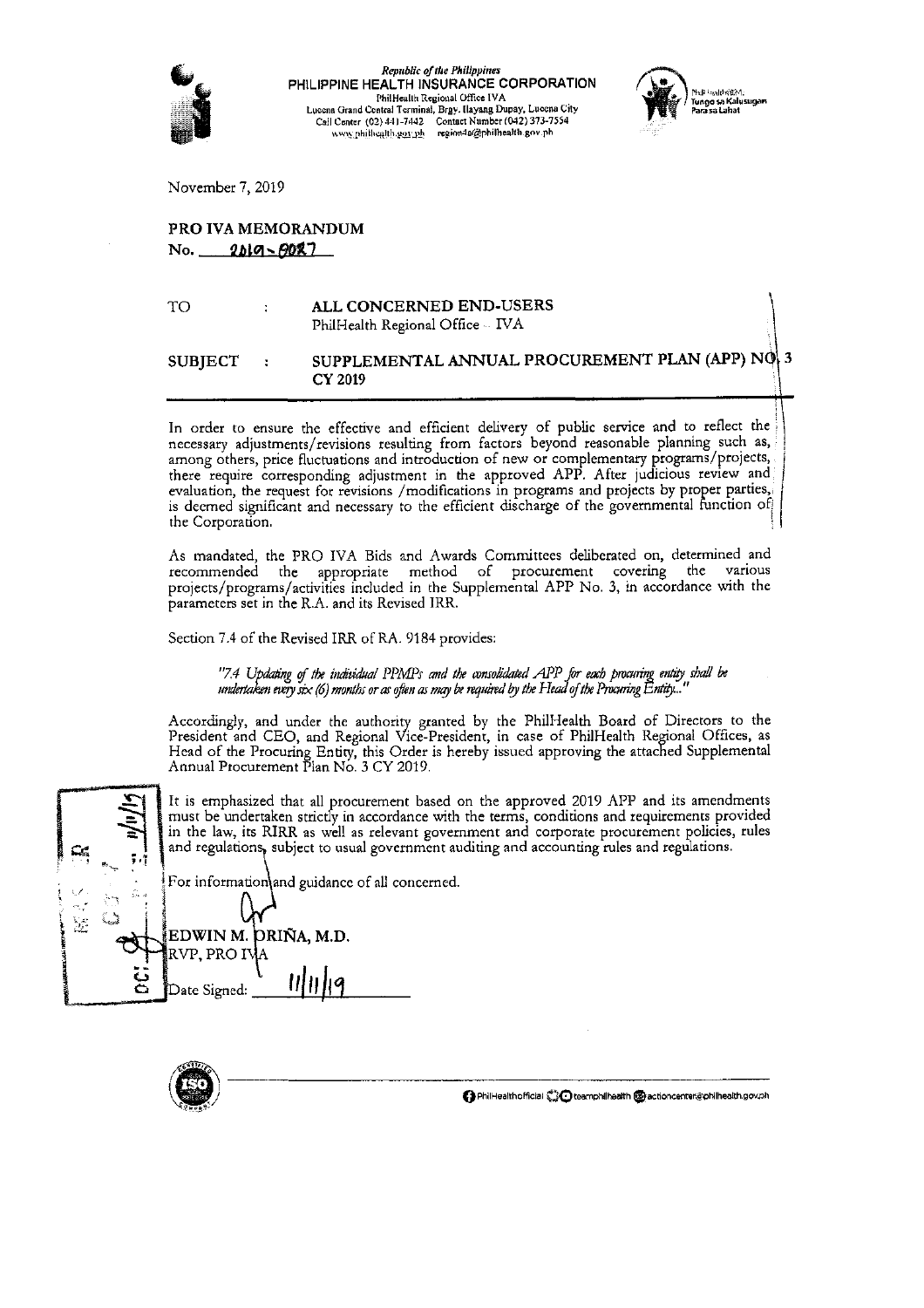## PHILHEALTH REGION IVA Supplemental Annual Procurement Plan No. 3 for FY 2019

| Code (PAP)                          | Procurement<br>Program/Project | <b>PMOJ</b><br>End-User | <b>Mode of Procurement</b>                          | <b>Schedule for Each Procurement Activity</b>                          |                      |                    |                     | <b>Source of Funds</b>  |                   | <b>Estimated Budget (PhP)</b> |    | <b>Remarks</b><br>(brief description of                          |
|-------------------------------------|--------------------------------|-------------------------|-----------------------------------------------------|------------------------------------------------------------------------|----------------------|--------------------|---------------------|-------------------------|-------------------|-------------------------------|----|------------------------------------------------------------------|
|                                     |                                |                         |                                                     | Advertisement/P $i$ Submission O .<br>osting of IB/REI pening of Bids' |                      | Notice of<br>Award | Contract<br>Signing |                         | Total             | <b>MODE</b>                   | CO | Program/Activity/Project)                                        |
| <b>GOODS AND SERVE EST</b>          |                                |                         | THE REPORT OF STREET                                | <b>RESIDENT</b>                                                        |                      |                    |                     | s ne dan                | <b>CARD AND A</b> |                               |    | <b>TEACHER AND TEACHER</b>                                       |
| 5029999001                          | <b>CORPORATE FORUM</b>         | <b>ORVP</b>             | NP-53.10 Lease of Real<br><b>Property and Venue</b> | <b>NOV</b>                                                             | <b>N/A</b><br>------ | NOV                | NOV                 | <b>Corporate Budget</b> | 215,200.00        | 215,200.00                    |    | FORUM FOR EXECUTIVE COMMITTEE AND<br><b>IPERFORMANCE OF PROS</b> |
| 5020601001                          | <b>CORPORATE FORUM</b>         | <b>CRVP</b>             | INP-53.10 Lease of Real<br>Property and Venue       | <b>NOV</b>                                                             | NHA                  | NOV                | <b>NOV</b>          | <b>Corporate Budget</b> | 519,000.00        | 519,000.00                    |    | <b>RISK MANAGEMENT (RM) ANNUAL FORUM</b><br>CY 2019 FOR AREA II  |
| <b>TOTAL FOR GOODS AND SERVICES</b> |                                |                         |                                                     |                                                                        |                      |                    |                     |                         | ¥734,200.00       |                               |    |                                                                  |

Consolidated & Prepared by:

CECILIA I. PUREZA

PRO IVA BAC Secretariat

Member

Noted by:

Head

**BENJIE A. CUVINAR** 

PRO IVA SBAC

Recommended as to Mode of Procurement:

Aboem

SANTIAGO G. ABARICIA, M.D. Chairperson PRO IVA BAC

Vice-Chairperson Åemnbu PRO IVA BAC **FRO IVA BAC** 

TERESTAR OCADO

<sup>I</sup>landson

Approved by:

EDWIN M. ORIÑA, M.D. **RVP, PRO IVA** 

N MASTER COPY DATE:  $\frac{1}{2}$ 

Abceni MARIA THERESA G. LIWANAG, M.D. Member PRO IVA BAC

JOSEN MORIAN R. REJANO Member<br>PRO NA BAC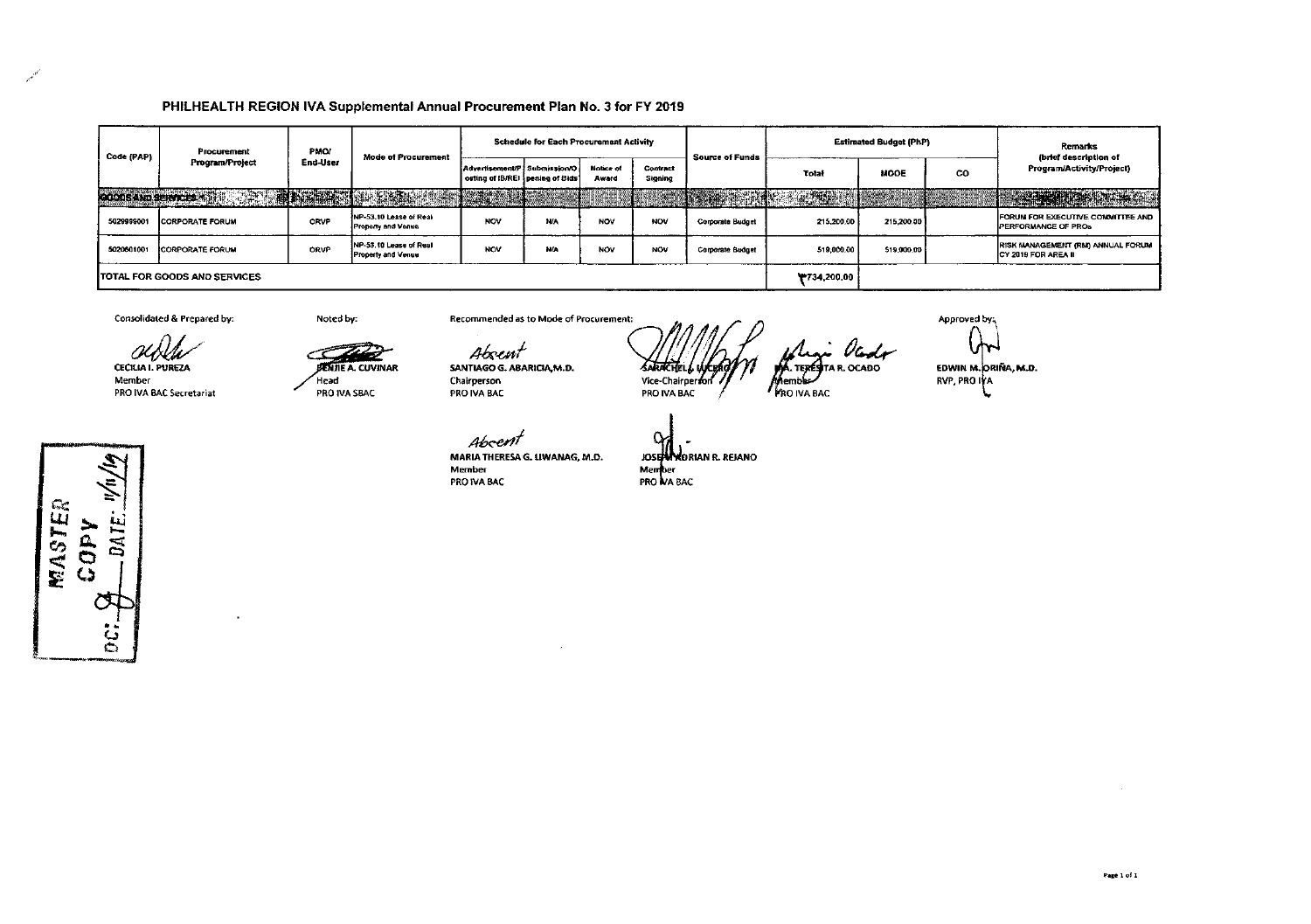

 $\label{eq:reprblic} \begin{array}{c} \textit{Republic of the Philippines} \\ \textit{PHILIPPINE HEADITH} \\ \end{array}$ PhilHealth Regional Office IVA<br>Lucena Grand Central Terminal, Brgy. Ilayang Dupay, Lucena City<br>Call Center (02) 441-7442 Contact Number (042) 373-7554<br>www.philhealth.gov.ph



November 11, 2019

# PRO IVA MEMORANDUM  $No.$  2019 - 0028

TO ALL CONCERNED END-USERS  $\mathbf{r}$ PhilHealth Regional Office - IVA

#### **SUBJECT** SUPPLEMENTAL ANNUAL PROCUREMENT PLAN (APP) NO. 4  $\overline{1}$ CY 2019

In order to ensure the effective and efficient delivery of public service and to reflect the necessary adjustments/revisions resulting from factors beyond reasonable planning such as, among others, price fluctuations and introduction of new or complementary programs/projects, there require corresponding adjustment in the approved APP. After judicious review and evaluation, the request for revisions /modifications in programs and projects by proper parties, is deemed significant and necessary to the efficient discharge of the governmental function of the Corporation.

As mandated, the PRO IVA Bids and Awards Committees deliberated on, determined and recommended the appropriate method of procurement covering the various projects/programs/activities included in the Supplemental APP No. 4, in accordance with the parameters set in the R.A. and its Revised IRR.

Section 7.4 of the Revised IRR of RA. 9184 provides:

"7.4 Updating of the individual PPMPs and the consolidated APP for each procuring entity shall be undertaken every six  $(6)$  months or as often as may be required by the Head of the Procuring Entity...

Accordingly, and under the authority granted by the PhilHealth Board of Directors to the President and CEO, and Regional Vice-President, in case of PhilHealth Regional Offices, as Head of the Procuring Entity, this Order i Annual Procurement Plan No. 4 CY 2019.

| $\frac{1}{2}$                           | It is emphasized that all procurement based on the approved 2019 APP and its amendments<br>must be undertaken strictly in accordance with the terms, conditions and requirements provided<br>in the law, its RIRR as well as relevant government and corporate procurement policies, rules<br>and regulations, subject to usual government auditing and accounting rules and regulations. |
|-----------------------------------------|-------------------------------------------------------------------------------------------------------------------------------------------------------------------------------------------------------------------------------------------------------------------------------------------------------------------------------------------------------------------------------------------|
| $\frac{1}{2}$ $\approx$ $\frac{10}{10}$ | For information and guidance of all concerned.                                                                                                                                                                                                                                                                                                                                            |

| <b>MASTE</b> | É<br>in<br>Dist<br>Ľ |
|--------------|----------------------|
|              | $\ddot{a}$           |

| L'OL HHOITIRIQUII sud guidance OI an co |  |
|-----------------------------------------|--|
| EDWIN M. ORIÑA, M.D.<br>RVP, PRO IVA    |  |
| 11/10<br>Date Signed:                   |  |

O PhilHealthofficial CC teamphilhealth @actioncenter@philhealth.gov.ph